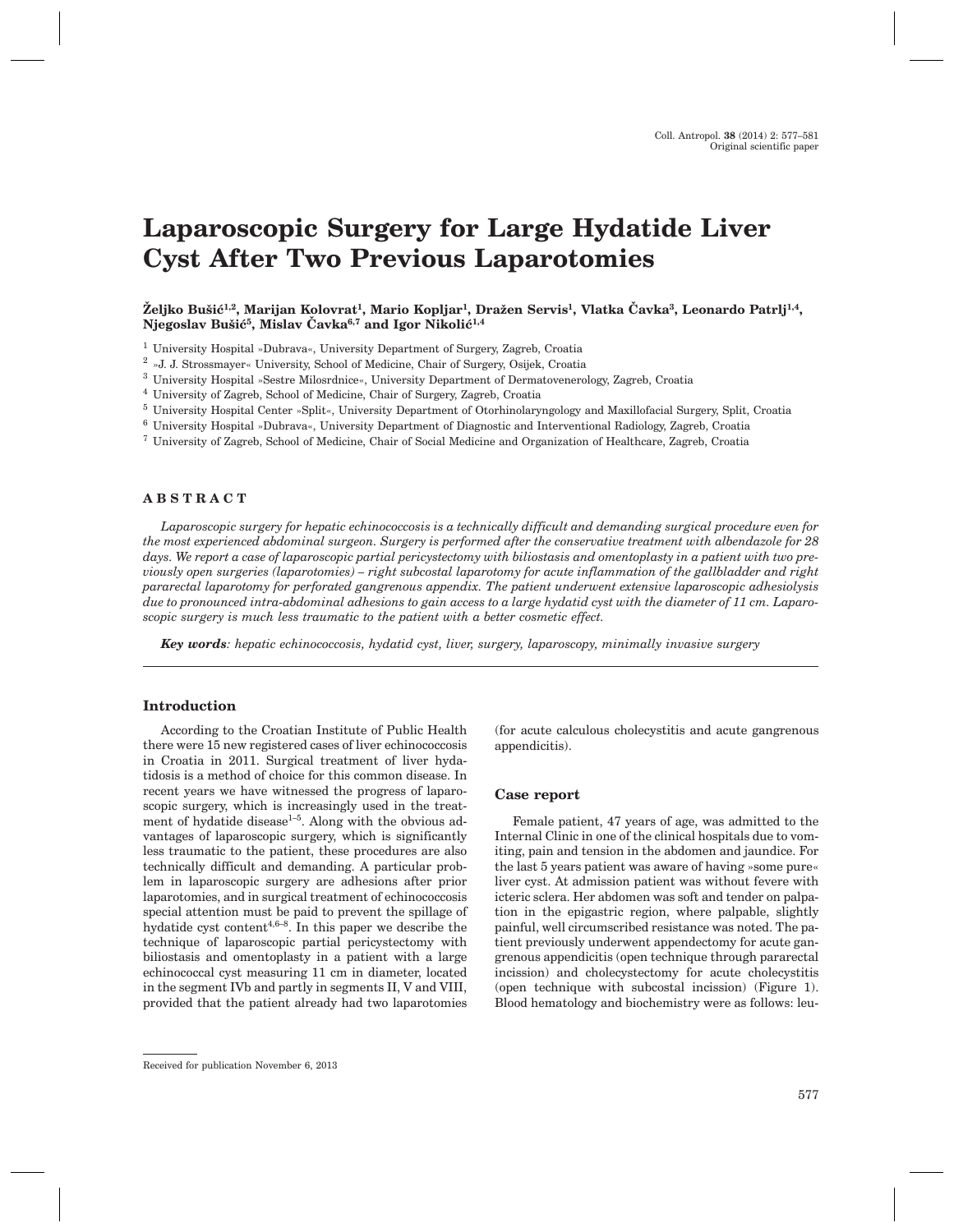

*Fig. 1. Scars after previous laparotomies (arrows).*

kocyte count 14.7x10/L, lymphocyte count 1.9x10/L, segmented neutrophiles  $7.6x10/L$ , bilirubin  $75 \mu$ mol/L, alcal phosphatase 464 U/L, gGT 396 U/L, AST 291 U/L, ALT 777 U/L, LDH 299 U/L, CRP 219 mg/L. Abdominal ultrasound showed a large, multilocular cyst measuring over 11 cm in diameter, located predominantly in the left lobe, but with the expansion to the right hepatic lobe, resembling echinococcal cyst, with dilatation of bile ducts of the left liver lobe. Due to signs of obstructive jaundice, patient underwent ERCP that showed normal findings except for mild dilation of bile ducts in the left lobe of the liver. Abdominal MSCT showed a lobular cystic lesion with diameter of 11 cm in the left lobe of the liver, which did not enhance with contrast. In the upper part of the described lesion, septa were shown that enhanced discretely with contrast. Also, within the cysts there was another smaller cyst with diameter of 3 cm (Figure 2). Due to compression in the hepatic hylum, there was discrete dilatation of bile ducts, especially for the left lobe of the liver, and compression of the portal vein was also described. The etiology of the lesion could not have been determined with certainty – differential diagnosis included hydatid cyst or other cystic liver lesion. Upper endoscopy and chest radiographs were normal. On empirical antibiotic therapy with ceftriaxone (Lidacef, Pliva, Croatia) and parenteral nutrition, bilirubin and transaminases normalized and inflammatory parameters regressed. Serology for echinococcus was negative. Infectious disease specialist who was consulted on the suspicion of echinococcosis indicated patient transfer to the Department of Infectious Diseases, where she underwent prophylaxis with albendazole 3x400 mg orally for 4 weeks, after which the patient was transferred back to the Department of Surgery for definitive treatment. The patient received antibiotic prophylaxis – cephazoline  $1 \text{ g i.v.}$  (Kefzol, Eli Lilly, Indianapolis, Indiana, USA) immediately before surgery, as well as thromboprophylaxis – Fragmin (Pharmacia AB, Stockholm, Sweden) the day before surgery and during the hospital stay.

#### *Laparoscopic technique*

The surgery was performed in November 2012 under general endotracheal anesthesia. The patient was supine with an outstretched left hand on the handle. On the left side of the patient stood the operator, first assistant holding the laparoscope and nurse. On the right side of the patient stood the second assistant. Monitor was located on the right side of the patient above her right shoulder. Supraumbilical incision was made and Veress was used to insufflate  $CO<sub>2</sub>$  until 13 mmHg intraabdominal pressure. After achieving pneumoperitoneum, 11-mm trocar was introduced through the same incision (trocar A), through which the laparoscope was introduced. Extensive adhesions after prior laparotomies were observed throughout the right hemiabdomen. The other 11-mm trocar was set midway between the navel and xyphoid process, slightly left to the median line (trocar B). Through this trocar, coagulating scissors were introduced and lysis of adhesions in the right hemiabdomen was performed. Upon lysis of adhesions, a large echinococcal cyst measuring about 11 cm in diameter and located in segment IVb and partly in segments II, V, VIII was observed that compressed the stomach. After that, 5-mm trocar was introduced in anterior axillary line at umbilical level (trocar C), and another 5-mm trocar was placed in medial clavicular line, little below the umbilical level (trocars



*Fig. 2. Showing phenestrated echinococcal cyst in which there is another smaller cyst with diameter of 3 cm (marked by arrow).*



*Fig. 3. Schematic representation of the introduction sites of trocars.*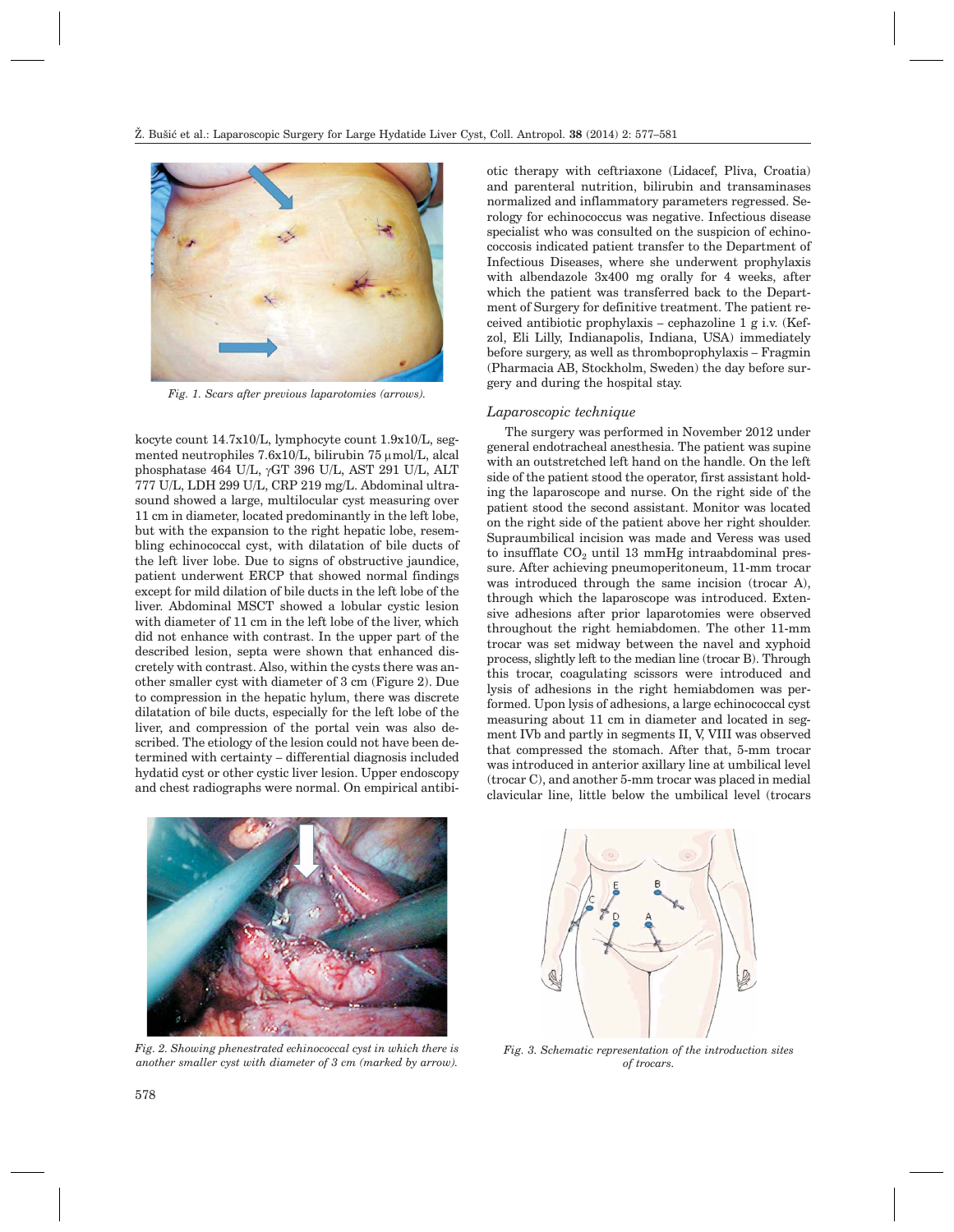D). The last trocar (11-mm) was placed below the right costal margin in the medial clavicular line (trocar E) (Figure 3). Echinococcal cyst was freed from adhesions with the omentum and stomach using coagulation scissors (Figure 4). The cyst was held with laparoscopic grasper through 5-mm trocar in the anterior axillary line and opened using scissors with coagulation introduced through the 5-mm trocar placed in medial clavicular line below the navel. At the same time, a 10-mm aspirator was introduced through the working trocar placed in the middle between the navel and xyphoid process slightly to the left, and the content of the cyst was entirely evacuated (Figure 5). Cyst cavity was then rinsed with hypertonic (10%) NaCl solution. LigaSure (Coviden, Boulder, Colorado, USA) was used to perform pericystectomy up to the edges of the liver tissue, partly through an 11-mm trocar below the right costal margin and partly through trocars placed slightly to the left of the navel-xyphoid line (Figure 6). Parts of the of the cyst walls were placed in a polyurethane bag (Ethicon Endo Surgery, USA) and removed through the supraumbilical incision that was slightly enlarged. At that time the laparoscope was placed through the working trocar in the navel-xyphoid line, slightly left of the middle. After the bag was removed, 11-mm trocar with laparoscope was reintroduced through



*Fig. 4. Echinococcal cysts with marked adhesions with omentum and stomach. Visible is the compression of the stomach with the cyst.*



supraumbilical incision followed by cyst cavity washing first with hypertonic (10%) and then with normal (0.9%) saline solution through a working port. The smaller cyst was managed in the same way. In the area where the cyst impressed the segment VIII, a small open biliary duct was found leaking bile. The duct was sutured with nylon suture 4-0 (Ethilon, Johnson & Johnson, Belgium) (Figure 7). Omental flap was formed using Ligasure and the patient underwent omentoplasty; the omentum was pla-



*Fig. 6. Echinococcal cyst wall resection (partial pericystectomy) by means of bipolar coagulation – LigaSure Atlas.*



*Fig. 7. Laparoscopic suturing of the open bile duct (arrow) in the bottom of echinococcus cyst.*



*Fig. 5. Display of echinococcal cyst content aspiration. Fig. 8. Completion of laparoscopic surgery with omentoplasty.*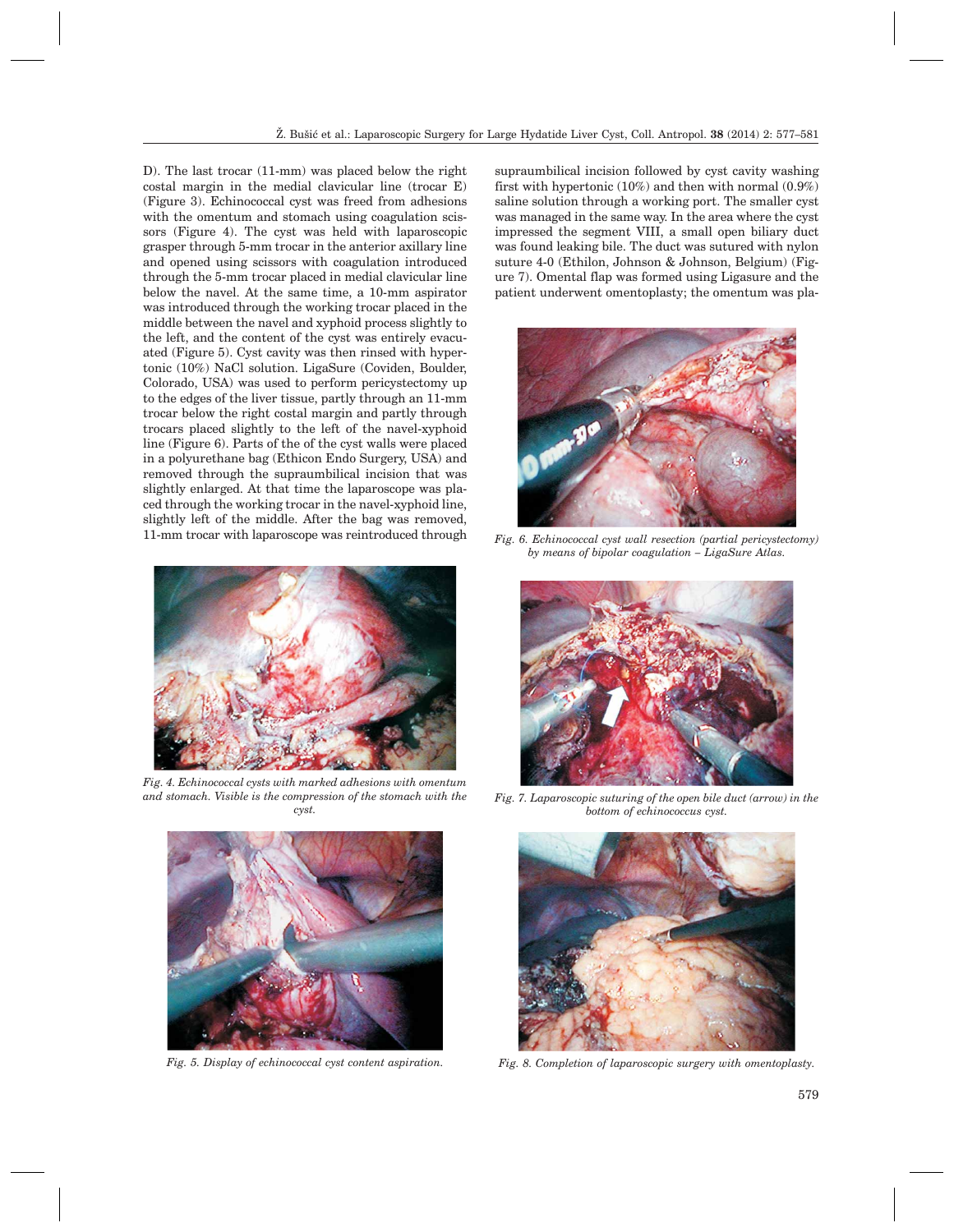ced in the residual cyst cavity and fixed with two polyglactine 910 sutures (Ethicon, Somerville, New Jersey, USA) (Figure 8). After controlling hemostasis and biliosis, abdominal drain was placed through the incision in the medial clavicular line slightly below the level of umbilicus. The procedure lasted 120 minutes. Postoperative recovery was uneventful. The patient was mobilized on the first postoperative day and took fluids by mouth. Drain was removed after 72 hours. The patient was discharged on the sixth day. Patohistology confirmed hepatic echinococcus.

#### **Discussion**

Echinococcosis, as a parasitic disease, is particularly common in Mediterranean countries, and in some other endemic regions of Australia and American continents<sup>9</sup>. In Croatia it is particularly common in Dalmatia, and may be asymptomatic for many years. In year 2011, out of 15 new cases of echinococcosis in Croatia, 3 patients with echinococcal hepatic cysts, and 1 patient with splenic evhinococcus were operated at the Department of Abdominal Surgery, University Hospital Dubrava. All operations were performed laparoscopically. Main symptoms are usually the symptoms of compression of adjacent structures (part of the digestive tract, bile ducts, blood vessels) and are highly variable; also, the penetration into bile ducts may result in cholangitis<sup>10–12</sup>. Particularly dangerous during the surgery is perforation and intraabdominal cysts dissemination that can cause anaphylactic shock $13-15$ . Therefore, needle aspiration should be avoided in the diagnosis of echinococcus<sup>16</sup>. In order to avoid dissemination during surgery, it is preferable to implement treatment with albendazole before the operation<sup>17-20</sup>, usually over 3 weeks to 2 months, and during the operation it is desirable that the cyst content is first aspirated and then washed with some scolicidal agents, usually hypertonic saline<sup>21</sup>. Even 3 years after treatment with albendazole at a dose of 10 mg/kg viable scolexes can be found in up to  $30\%$  of patients<sup>19</sup>. Adding praziquantel to albendazole therapy significantly increases  $success<sup>22</sup>$ . It is evident, therefore, that surgical therapy is the method of choice in the treatment of echinococcal disease23. Available surgical methods include complete

## **REFERENCES**

1. SONI HN, NAGPAL AP, ZUMKHAWALA BR, HARIBHAKTI SP, Surg Laparosc Endosc Percutan Tech, 21 (2011) 253. DOI: 10.1097/SLE. 0b013e318230f732. — 2. ROOH-UL-MUGIM, KAMRAN MK, KHALIL J, GUL T, FARID S, J Coll Physicians Surg Pak, 21 (2011) 468. DOI: 08. 2011/JCPSP.468471. — 3. RAMACHANDRAN CS, GOEL D, ARORA V, Surg Laparosc Endosc Percutan Tech, 11 (2001) 14. — 4. BUSIC Z, LE-MAC D, STIPANCIC I, BUSIC V, CAVKA M, MARTIC K, Acta Chir Belg, 106 (2006) 688. — 5. POLAT FR, Surg Laparosc Endosc Percutan Tech, 22 (2012) 264. DOI: 10.1097/SLE.0b013e318251625c. — 6. BUSIC Z, LOVRIC Z, KOLOVRAT M, CAVKA V, CAVKA M, PATRLJ L, KVESIC A, Coll Antropol, 33 (2009) 181. — 7. BUSIC Z, LOVRIC Z, KOLOVRAT M, CAVKA V, PATRLJ L, CAVKA M, Lijec Vjesn, 132 (2010) 235. — 8. KOEA JB, ANZ J Surg, 82 (2012) 499. DOI: 10.1111/j.1445-2197.2012.06126.x. — 9. TSELENTIS J, KARPATHIOS T, FRETZAYAS A, KORKAS A, NI-COLAIDOU P, MATSANIOTIS N, Am J Trop Med Hyg, 32 (1983) 1462.

excision of the cyst (pericystectomia) or partial resection of the cyst. Although some authors believe that pericystectomy is a »radical« operation, this operation is a riskier surgical procedure for a benign disease and for now there is no evidence that such procedure is better in the treatment of liver hydatidosis compared to partial resection with omentoplasty<sup>23</sup>. Partial resection with omentoplasty is less risky in treating liver hydatidosis and can be successfully performed laparoscopically, which is less traumatic to the patient (shorter hospitalization, lower incidence of wound infections and less postoperative pain). Laparoscopic surgery, however, is much more demanding than traditional, open surgical approaches. Particularly demanding is laparoscopic surgery after previous laparotomy due to intra-abdominal adhesions, which significantly increase the risk of injury to abdominal organs and major blood vessels. To date, many techniques are described for laparoscopic approach in the abdomen, and the ways in which they can help avoid injuries of abdominal organs or at least reduce their frequency. Among some of these techniques are open Hasson approach, the use of optical trocars or the introduction of trocars in the places with the lowest incidence of adhesions. None of these methods, however, is proven to be safer than others, especially in situations with previous laparotomy<sup>24</sup>. In performing laparoscopic surgery after previous laparotomy it is therefore of particular importance to carefully introduce trocars in areas with the lowest probability of adhesions, meticulous surgical technique, especially during adhesiolysis and finally a thorough exploration of the abdomen at the beginning and at the end of the operation so that any injury would not be overlooked. Even after previous two laparotomies, due to inflammation of the gall bladder and appendix, and heavy adhesions in the abdomen, liver echinococcus can be operated on using laparoscopic technique. Laparoscopic biliostasis can also be performed if necessary. Laparoscopic surgery represents significantly smaller trauma for patients, patients tolerate it much better, aesthetic effect is better, recovery faster and hospitalization is shorter<sup>6</sup>. We conclude that laparoscopic surgery for echinococcal liver cyst becomes increasingly important, with the assumption that it will eventually become a standard in the treatment of this disease $4,6,7$ .

<sup>— 10.</sup> SCHWARTZ MP, SAMSOM M, Gastroenterology, 121 (2001) 1039. — 11. ABOU-KHALIL S, SMITH BM, MACLEAN JD, POENARU D, FRIED GM, BRET P, BARKUN AN, Am J Gastroenterol, 91 (1996) 805. — 12. BUSIC Z, AMIC E, SERVIS D, PREDRIJEVAC M, STIPANCIC I, BUSIC D, Coll Antropol, 28 (2004) 325. — 13. CASTANARES-ZAPATE-RO D, LATERRE PF, Hepatobiliary Pancreat Dis Int, 8 (2009) 638. — 14. YAHYA AI, PRZYBYLSKI J, FOUD A, J R Coll Surg Edinb, 42 (1997) 423. — 15. EREL S, KILICOGLU B, KISMET K, GOLLU A, AKKUS MA, Adv Ther, 25 (2008) 943. — 16. YAMASHITA K, FURUYA K, NAMIENO T, SATO N, SHIMAMURA T, UNE Y, UCHINO J, World J Surg, 21 (1997) 856. — 17. TURKCAPAR AG, ERSOZ S, GUNGOR C, AYDINURAZ K, YERDEL MA, ARAS N, Eur J Surg, 163 (1997) 923. — 18. CRETU CM, CODREANU RR, MASTALIER B, POPA LG, CORDOS I, BEURAN M, IANULLE DA, SIMION S, Chirurgia (Bucur), 107 (2012) 15. — 19. BEN BRAHIM M, NOURI A, KSIA A, EL EZZI O, KRICHENE I, MEKKI M,